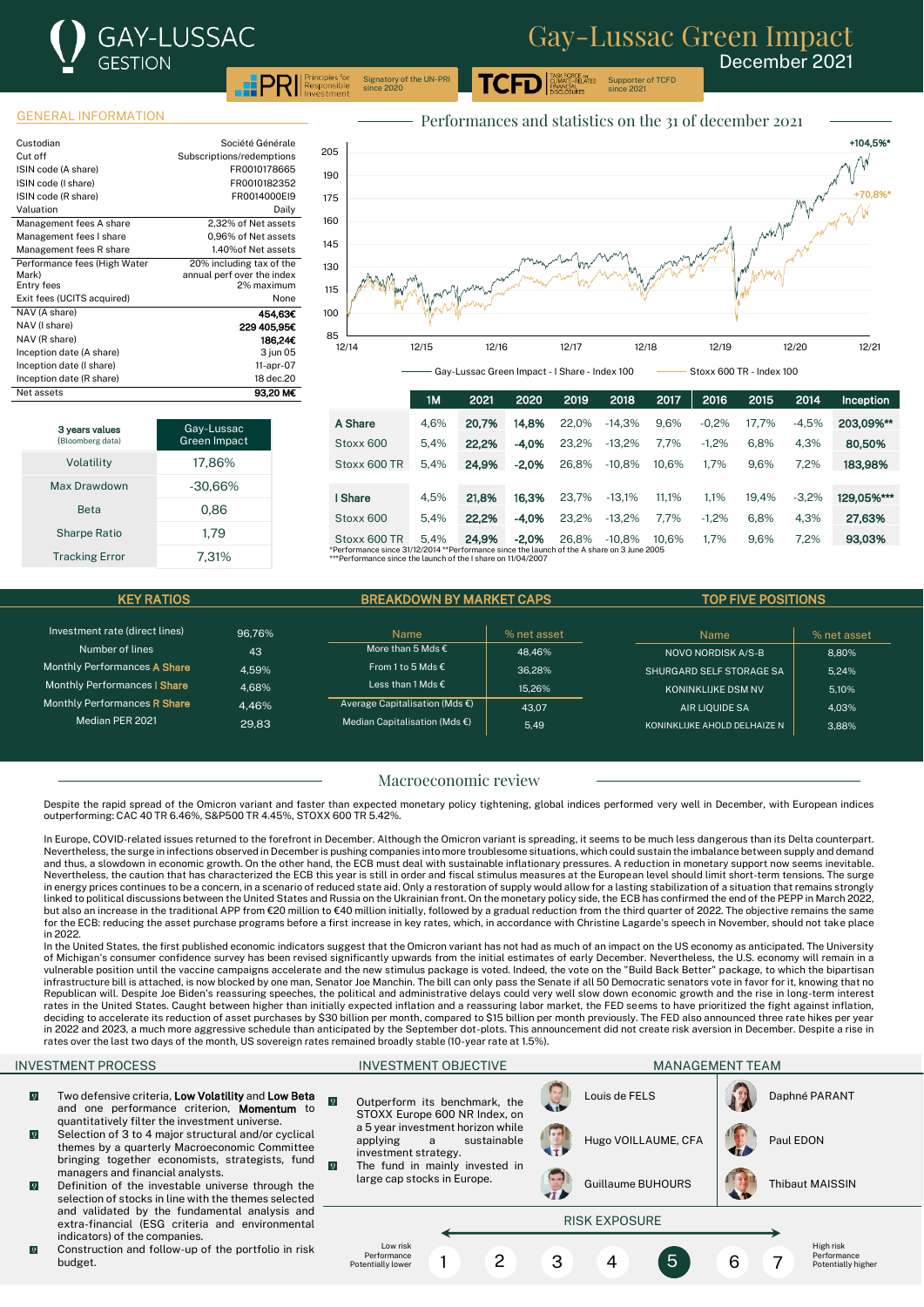

## Management review

During the month of December, the net asset value of the Gay-Lussac Green Impact fund increased by 4.6%. We strengthened our positions in Green Landscaping Group, Salcef, LU-VE and started a position in Verbund. In addition, we reduced our exposure to Corticeira Armorim. In this way, we initiated a position in Verbund, the Austrian leader in hydroelectric power, which is fully in line with the European energy transition plan and has benefited from the rise in energy prices this year. We continue to strengthen our position in Salcef, an Italian company positioned in the field of electrification and renewal of railways, as well as in Green Landscaping Group, a Swedish company specialized in maintenance and landscaping services. Green Landscaping Group continued to secure its margin expansion objective through its strategy of consolidating the Nordic market with several recent acquisitions such as Hakonsen and Viherpojat.

We reduced our exposure to Corticeira Armorim, a Portuguese company active in the cork industry, mainly for ESG rating monitoring reasons. Indeed, the company has passed the ESG monitoring alert threshold with a rating of 4.8/10.



Extra-financial ratings (ESG)

### EXTRA FINANCIAL PORTFOLIO ANALYSIS ESG RATING VS BECHMARK INDEX



\* Proportion of the fund's investments for which non-financial data are available and used ent fondamental analysis

\*\* MSCI coverage rate: 76% / Internal coverage rate: 24% / Total coverage rate: 100%.



| Values                                   | Country            | <b>ESG Grade</b> | Rating | % of net<br>asset |
|------------------------------------------|--------------------|------------------|--------|-------------------|
| ORSTED A/S                               | Denmark            | 10               | AAA    | 1.75%             |
| <b>EDP-ENERGIAS</b><br>DE PORTUGAL SA    | Portugal           | 10               | AAA    | 1.67%             |
| THULE GROUP<br>AB/THE                    | Sweden             | 10               | AAA    | 1.15%             |
| KONINKI IIKF<br><b>DSM NV</b>            | <b>Netherlands</b> | 9.6              | AAA    | 5.10%             |
| <b>VESTAS WIND</b><br><b>SYSTEMS A/S</b> | Denmark            | 9.6              | AAA    | 0.72%             |

TOP 5 BEST ESG RATINGS VALUES RATING BREAKDOWN





The figures given relate to previous years. The Fund's performances and the indexes are calculated with dividends and coupons reinvested net of fees. Past performance is<br>not a reliable indicator of future performance and i cannot under any circumstance be interpreted as an offer to sell or soliciting an offer to buy the stocks mentioned in it It is the property of Gay-Lussac Gestion. Reproduction<br>or distribution is strictly prohibited withou details on investment risks, please refer to the Fund's KIID Prospectus, available o[n www.gaylussacgestion.com](http://www.gaylussacgestion.com/)